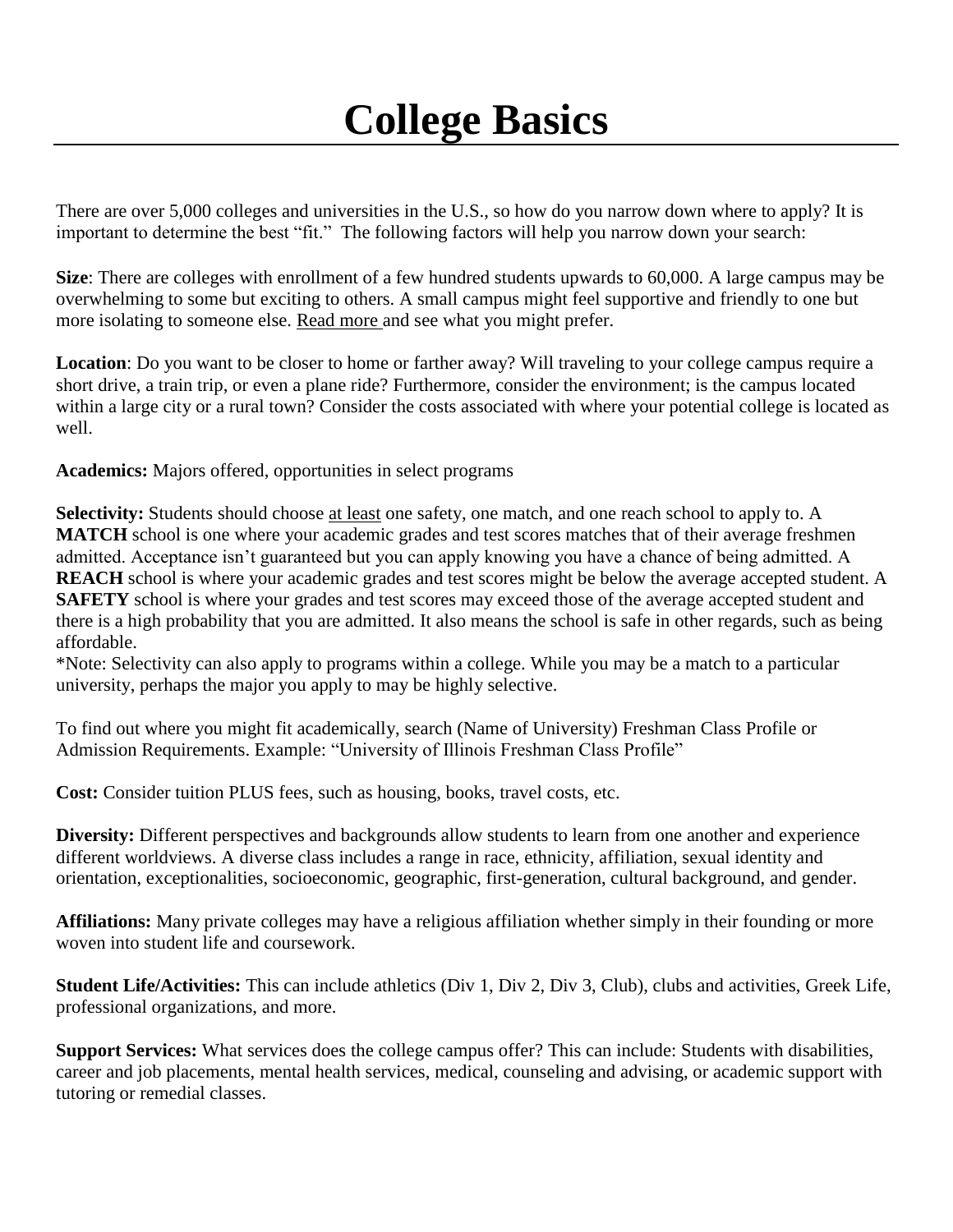# **Community College**

Community colleges (also called junior colleges or "2-year colleges") are an excellent option for many students, whether they plan to complete an Associate's degree, certification, or complete general education requirements prior to transferring to a 4-year school to eventually earn a Bachelor's degree, at a significantly lower cost.

Students attending 4-year schools also choose to take classes at their local community college in Summer Session to earn general education credits to stay on track to graduate in 4 years.

All U46 and Bartlett High School students live in boundary to attend [Elgin Community College.](http://www.elgin.edu/) Some BHS students *also* live in boundary for College of Dupage. Another popular community college students in this area might attend is Harper College. You may attend any community college, however there are difference in tuition fees for out of district students.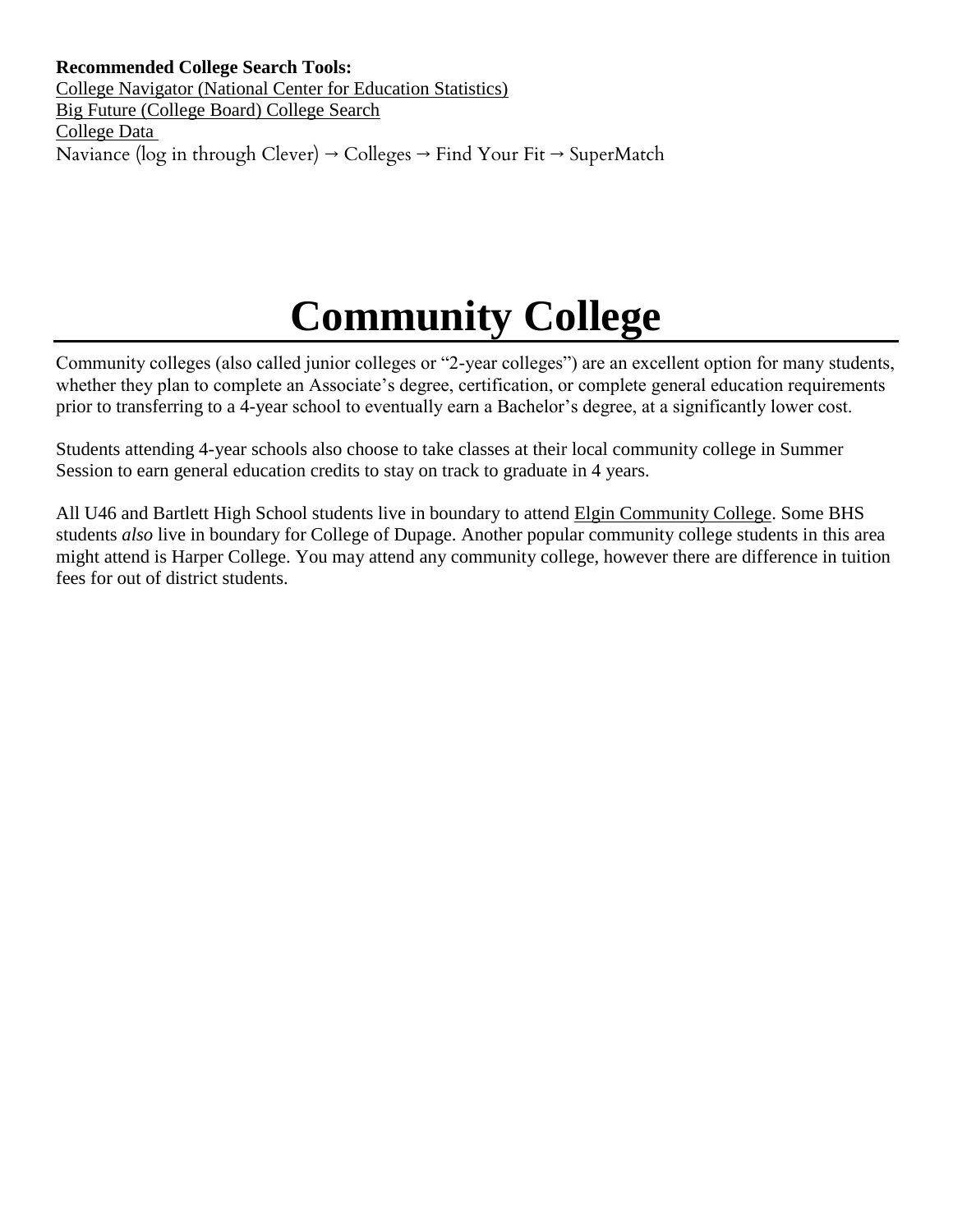**Finalize the list of colleges to which you want to apply.** Choose four to six schools including one Safety, several Matches and one Reach.

**Complete college applications online**. **APPLY EARLY!** (Apply to your top colleges by November 1.) Visit the college website to view how they take applications (either through their website or on Common App).

**Submit a transcript request through Naviance at least 2 weeks before the application deadline.**

**Send official test scores to colleges, if applicable. You must log in to your College Board account at [www.collegeboard.org](http://www.collegeboard.org/) to send SAT scores or your ACT account at [www.actstudent.org](http://www.actstudent.org/) to send ACT scores.**

#### **Begin financial aid search**

- o Visit your college financial aid website
- o Visit [www.fastweb.com](http://www.fastweb.com/) for scholarships
- o Check local scholarships list
- o File FAFSA after October 1st

**Expect to hear from colleges from mid-November through April** concerning acceptance and financial aid

- o Compare financial aid offers
- o Notify your college of choice of your decision to attend and notify others of your decision not to attend. Deadline to accept is May 1.
- o Arrange for campus housing, if applicable.